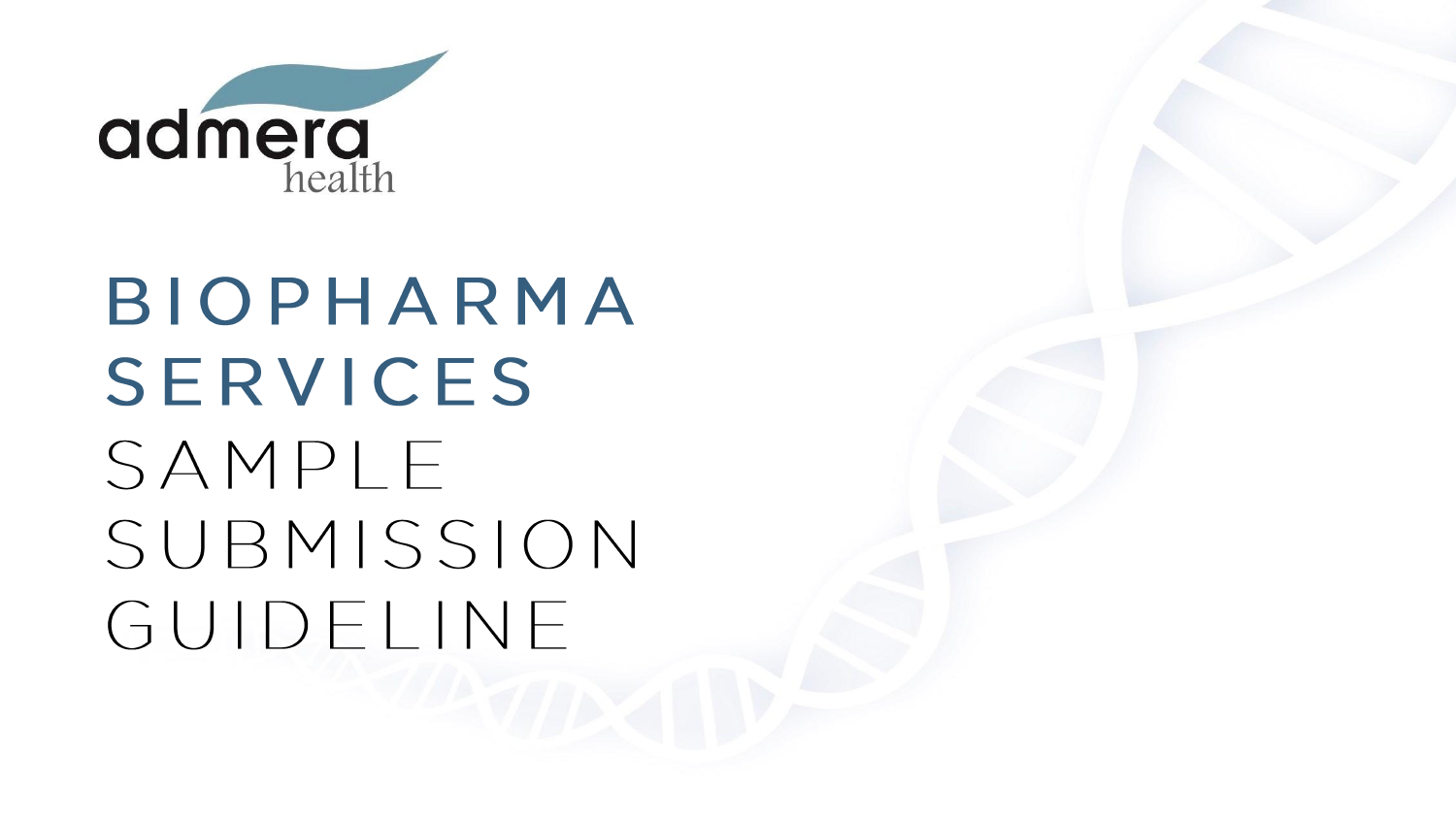# TABLE OF CONTENTS

- [Extraction Submission Guidelines](#page-2-0)
- [5 RNA Submission Guidelines](#page-4-0)
- [DNA Submission Guidelines](#page-5-0)
- [Cell Submission Guidelines](#page-6-0)
- [10X Submission Guidelines Cell](#page-7-0)
- [10X Submission Guidelines Tissue](#page-8-0)
- [Sequencing Only Submission Guidelines](#page-9-0)
- [Shipping Instructions Fresh Tissue](#page-10-0)
- [Shipping Instructions Frozen Cell Lines](#page-11-0)
- Shipping Instructions Live Cell Lines
- [Shipping Guidelines](#page-13-0)

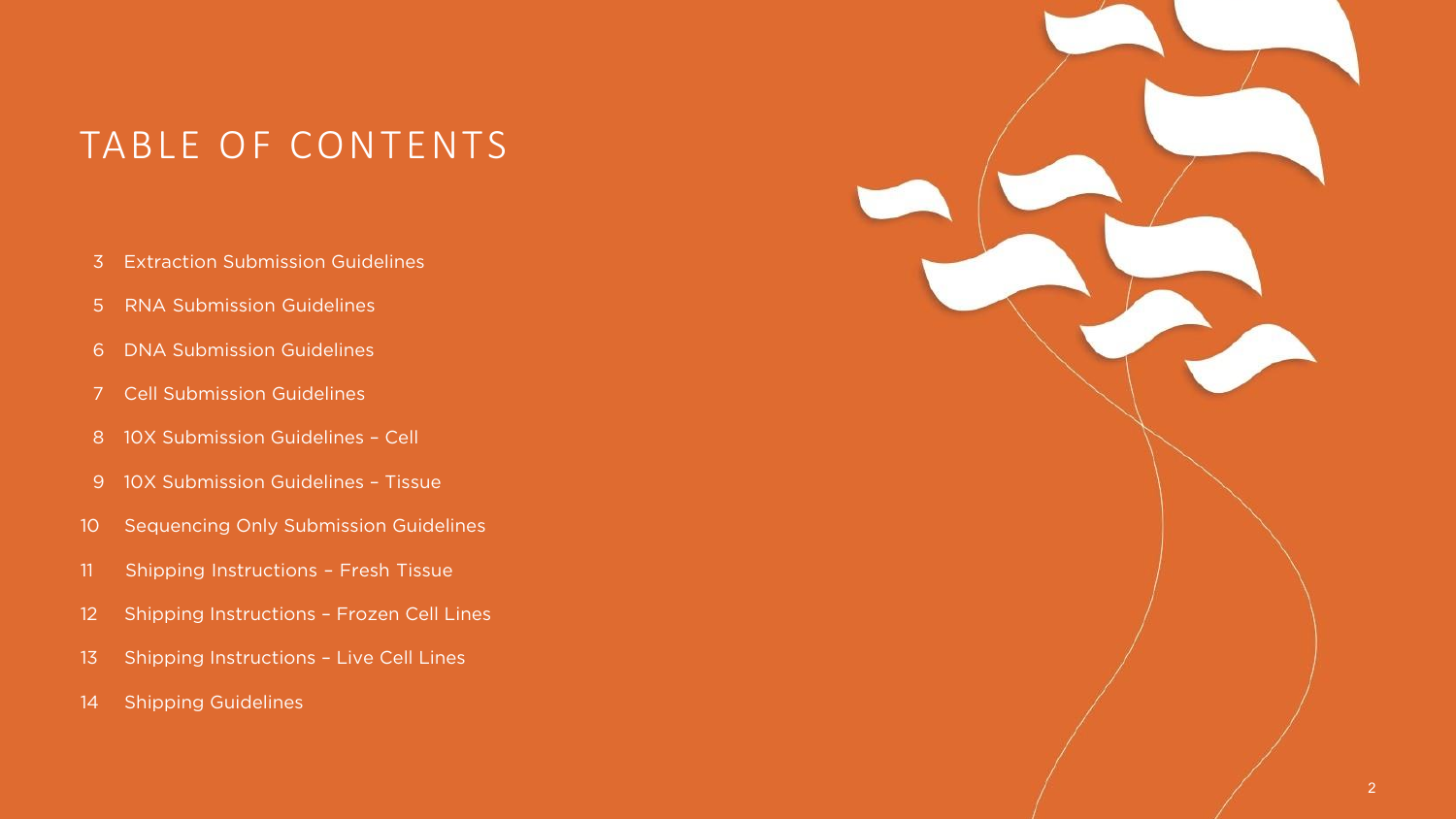## Extraction Submission Guidelines

<span id="page-2-1"></span><span id="page-2-0"></span>

| <b>SAMPLE TYPE</b> | <b>STORAGE METHOD</b>                                   | <b>QUANTITY RECOMMENDED</b> | <b>SHIPMENT METHOD</b> |  |
|--------------------|---------------------------------------------------------|-----------------------------|------------------------|--|
|                    | Slides                                                  | 4 slides at 10um per slide  |                        |  |
| FFPE*              | Curls in Eppendorf tube                                 | $2 - 4$ curls / tube        | Room Temperature       |  |
| Cell               | Cells resuspended in Qiagen Cell Protect<br>> 50k cells |                             | Dry Ice                |  |
|                    | Flash frozen cell pellet                                |                             |                        |  |
| <b>Tissue</b>      | Flash frozen tissue                                     | $>30$ mg                    |                        |  |
|                    | Tissue resuspended in Qiagen RNALater                   |                             | Dry Ice                |  |

For extraction services from other types of samples, please inquire with our Project Management team at [custom-services@admerahealth.com.](mailto:custom-services@admerahealth.com)

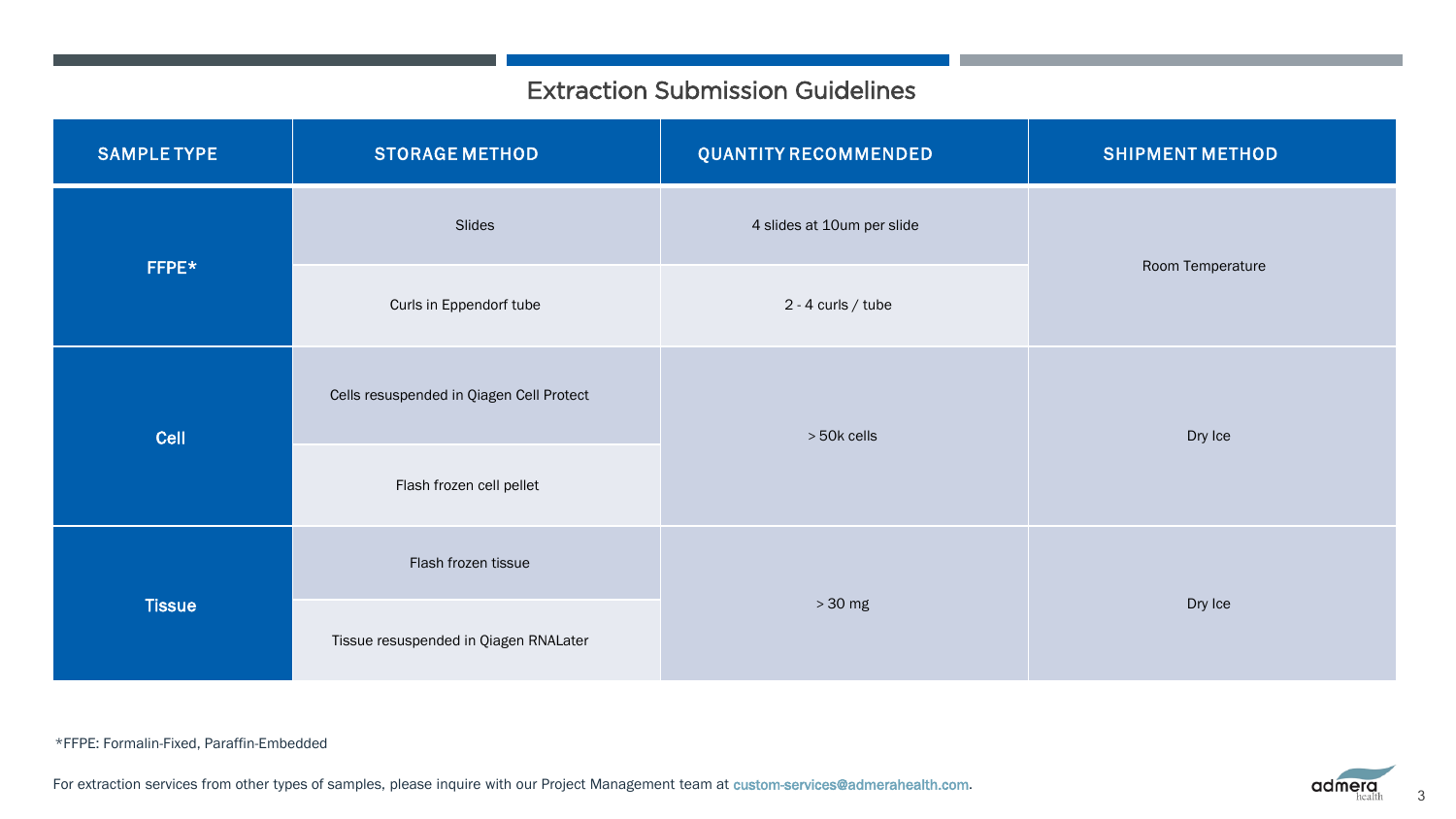# Extraction Submission Guidelines (cont.)

<span id="page-3-0"></span>

| <b>SAMPLE TYPE</b> | <b>STORAGE METHOD</b>                   | <b>QUANTITY REQUESTED</b> | <b>SHIPMENT METHOD</b>                      |
|--------------------|-----------------------------------------|---------------------------|---------------------------------------------|
|                    | Fresh blood in EDTA tube                |                           | Blue ice or room temperature up to 24 hours |
| <b>Whole Blood</b> | Frozen blood in EDTA tube               | 2 mL<br>2 tubes / sample  | Dry Ice                                     |
|                    | Frozen blood in PAXgene tube            |                           | Dry Ice                                     |
| Plasma / Serum     | Frozen plasma / serum in Eppendorf tube | $>500$ µL                 | Dry Ice                                     |
| <b>Exosome</b>     | Exosome resuspended in 1 x PBS          | $50 \mu L$                | Dry Ice                                     |
| <b>Saliva</b>      |                                         | $>1$ mL                   | Dry Ice                                     |
| <b>Stool</b>       |                                         | $>100$ mg                 | Dry Ice                                     |

\* Different requirements for ATACseq and Hi-C services.

For extraction services from other types of samples, please inquire with our Project Management team at [custom-services@admerahealth.com](mailto:custom-services@admerahealth.com).

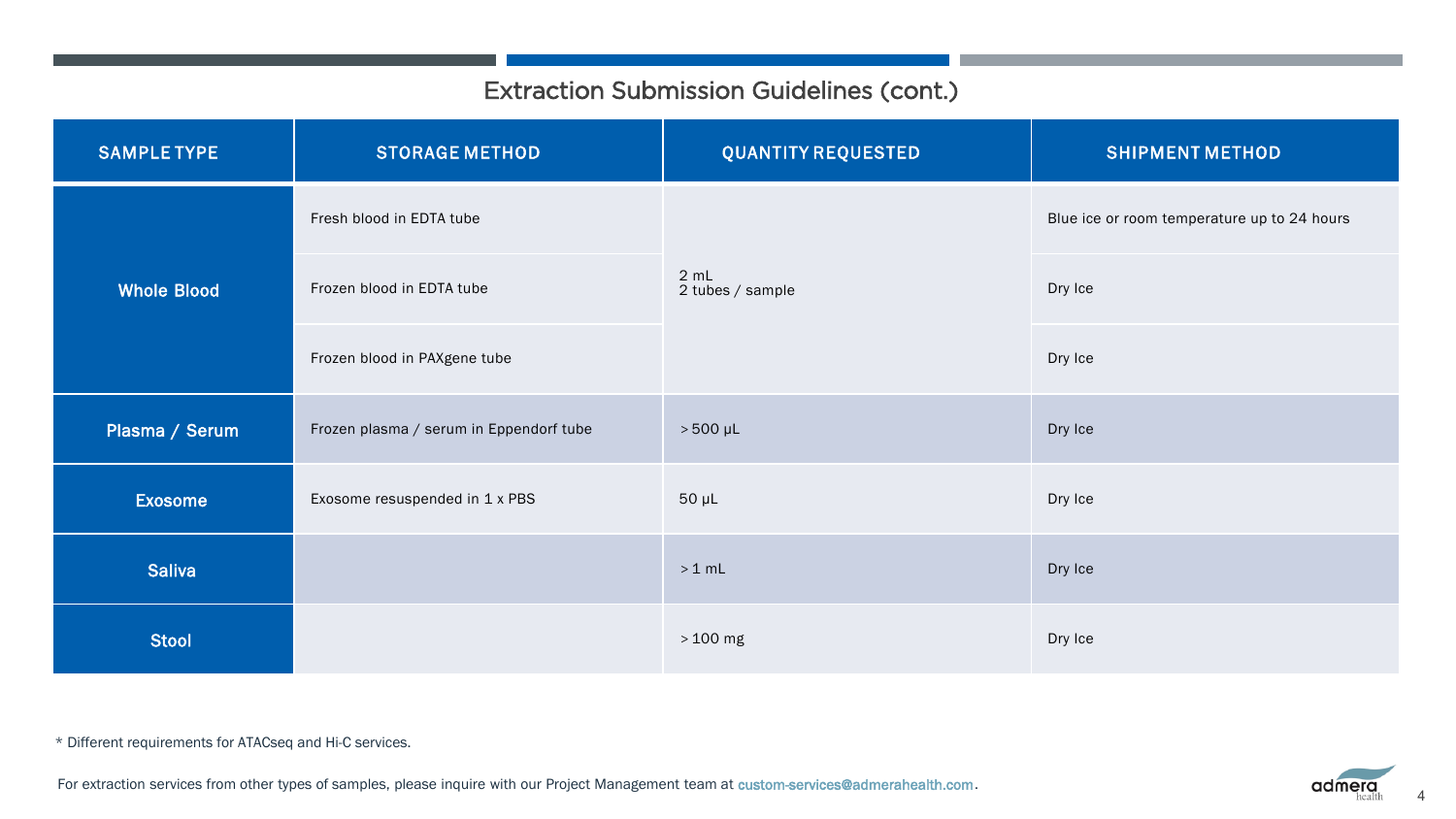### RNA Submission Guidelines

<span id="page-4-0"></span>

| <b>SAMPLE TYPE</b>                       | <b>PROTOCOL</b> | <b>RECOMMENDED</b><br><b>QUANTITY</b> | <b>RECOMMENDED</b><br><b>CONCENTRATION</b> | <b>MINIMUM</b><br><b>QUANTITY</b> | <b>MINIMUM</b><br><b>CONCENTRATION</b> | <b>QUALITY</b>                                                        | <b>BUFFER;</b><br><b>SHIPMENT</b><br><b>METHOD</b>                                |
|------------------------------------------|-----------------|---------------------------------------|--------------------------------------------|-----------------------------------|----------------------------------------|-----------------------------------------------------------------------|-----------------------------------------------------------------------------------|
| <b>RNA-seq</b><br>mRNA enriched          | Standard input  | 1ug                                   | $> 10$ ng/µL                               | 200 ng                            | $> 5$ ng/ $\mu$ L                      |                                                                       | RNase-free<br>water;<br>Ship with dry ice;<br>All RNA samples<br>must be RNA-free |
|                                          | Ultra-low input | 20ng                                  | $> 1$ ng/ $\mu$ L                          | 20 <sub>pg</sub>                  | $> 1$ pg/µL                            | RIN > 7                                                               |                                                                                   |
|                                          | 3' Tag seq      | 1ug                                   | $> 50$ ng/µL                               | 2 <sub>ng</sub>                   | $> 0.2$ ng/µL                          | Recommended<br>DV200 > 50%<br>Acceptable<br><b>DV200</b><br>30% - 50% |                                                                                   |
| <b>RNA-seq</b><br>ribosomal RNA depleted | Standard input  | 1ug                                   | $> 50$ ng/µL                               | 200 ng                            | $>10$ ng/ $\mu$ L                      |                                                                       |                                                                                   |
|                                          | Ultra-low input | 20ng                                  | $> 1$ ng/ $\mu$ L                          | 500 pg                            | $>0.04$ ng/µL                          |                                                                       |                                                                                   |
| <b>Small RNAseq</b>                      | Standard input  | 1ug                                   | $> 100$ ng/ $\mu$ L                        | 200 ng                            | $>20$ ng/µL                            |                                                                       |                                                                                   |
|                                          | Ultra-low input | 20ng                                  | $> 2$ ng/ $\mu$ L                          | 2 <sub>ng</sub>                   | $> 0.2$ ng/ $\mu$ L                    | RIN > 7                                                               |                                                                                   |

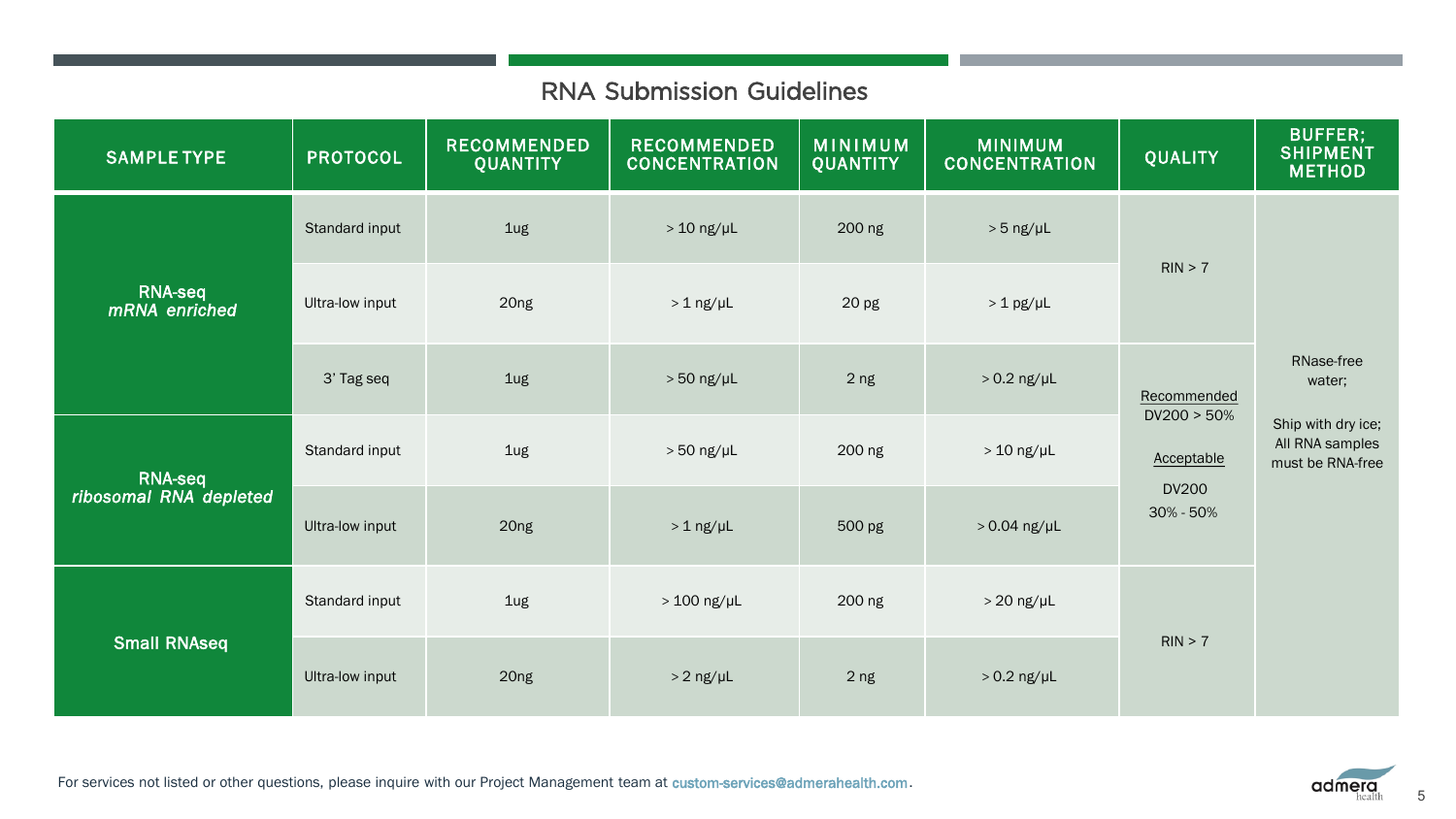### DNA Submission Guidelines

<span id="page-5-0"></span>

| <b>SAMPLE TYPE</b>                                             | <b>RECOMMENDED</b><br><b>QUANTITY</b> | <b>RECOMMENDED</b><br><b>CONCENTRATION</b> | <b>MINIMUM</b><br><b>QUANTITY</b> | <b>MINIMUM</b><br><b>CONCENTRATION</b> | BUFFER;<br><b>SHIPMENT</b><br><b>METHOD</b>    | <b>NOTES</b>                                              |
|----------------------------------------------------------------|---------------------------------------|--------------------------------------------|-----------------------------------|----------------------------------------|------------------------------------------------|-----------------------------------------------------------|
| Genomic DNA -<br>WGS/WES/Custom Panel<br>Metagenomics/Amplicon | 500 ng                                | $> 30$ ng/µL                               | 30 ng                             | $> 5$ ng/ $\mu$ L                      |                                                |                                                           |
| FFPE* DNA                                                      | 500 ng                                | $>30$ ng/µL                                | 50 ng                             | $> 10$ ng/µL                           | Tris buffer**<br><b>or</b><br>Low TE buffer**; | Fragments should be<br>longer than 1500 bp                |
| <b>Genomic DNA -</b><br><b>16S/ITS</b>                         | $5$ ng - $50$ ng                      | $> 1$ ng/µL                                | 1 <sub>ng</sub>                   | $> 0.2$ ng/µL                          |                                                |                                                           |
| <b>Genomic DNA -</b><br><b>WGBS</b>                            | $500$ ng - 1 µg                       | $> 10$ ng/µL                               | 100 ng                            | $> 5$ ng/ $\mu$ L                      | Ship with blue ice or<br>Dry Ice               | We recommend<br>sending non-bisulfite<br>treated samples. |
| Immunoprecipitated DNA<br>for ChiPseq                          | $5 - 10$ ng                           | $> 0.2$ ng/µL                              | 500 pg                            | $>0.05$ ng/µL                          |                                                |                                                           |
| <b>HMW DNA for</b><br>Pacbio seq                               | $20 \mu g$                            | $>100$ ng/µL                               | $10 \mu g$                        | $>100$ ng/µL                           |                                                |                                                           |

\* FFPE: Formalin-Fixed, Paraffin-Embedded

\*\*Tris buffer contains 10 mM Tris-HCl and Low TE contains 10 mM Tris-HCl (pH8.0) with 0.1 mM EDTA

For extraction services from other types of samples, please inquire with our Project Management team at [custom-services@admerahealth.com](mailto:custom-services@admerahealth.com).

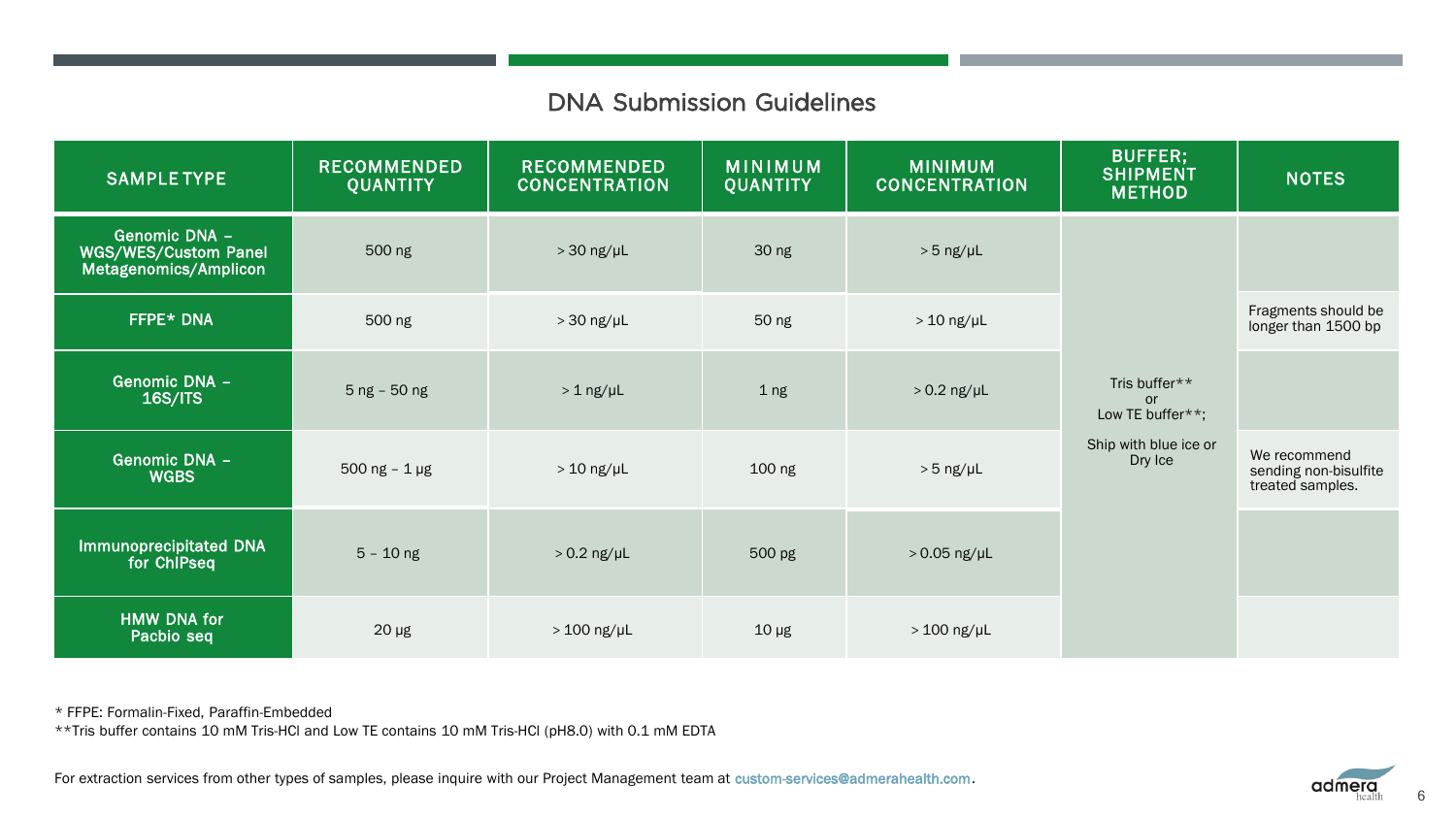### Cell Submission Guidelines

<span id="page-6-1"></span><span id="page-6-0"></span>

| <b>SAMPLE TYPE</b> | <b>LIBRARY PREPARATION</b>                    | <b>QUANTITY REQUESTED</b>                                      | BUFFER;<br><b>SHIPMENT METHOD</b>                                   | <b>NOTES&amp;</b><br><b>RECOMMENDATIONS</b>                                                                                |
|--------------------|-----------------------------------------------|----------------------------------------------------------------|---------------------------------------------------------------------|----------------------------------------------------------------------------------------------------------------------------|
| <b>Cell</b>        | ATAC-Seq                                      | 1M Cells - See<br>Notes/Recommendations                        | Sorted Cryopreserved Cells in<br>Single Cell Suspension;<br>Dry Ice | Further information required - please<br>contact Project Management Team<br>Dead Cell Removal Available                    |
|                    | Hi-C<br>Require Replicate Tubes Per<br>Sample | 5M Crosslinked Cells, in duplicate                             | Sorted Cryopreserved Cells in<br>Single Cell Suspension;<br>Dry Ice |                                                                                                                            |
|                    | 10 <sub>X</sub>                               | Refer to 10X Submission Guidelines or 10X Cell Prep Guidelines |                                                                     |                                                                                                                            |
|                    | RNA seq mRNA<br>enriched                      | 1 - 1,000 cells                                                | PSS Buffer;<br>Refer to guideline here.<br>Dry Ice                  | Library preparation directly from cells<br>** If extraction is needed, refer to<br><b>Extraction Submission Guidelines</b> |
|                    | RNA seq<br>ribosomal RNA depleted             | 10 - 1,000 cells                                               | PBS;<br>Refer to guideline here.<br>Dry Ice                         | Cells/Cell Pellet for RNA/DNA<br>Extraction                                                                                |

Please send cells to arrive between Monday and Wednesday. 1-week advanced notice on project arrivals are required.

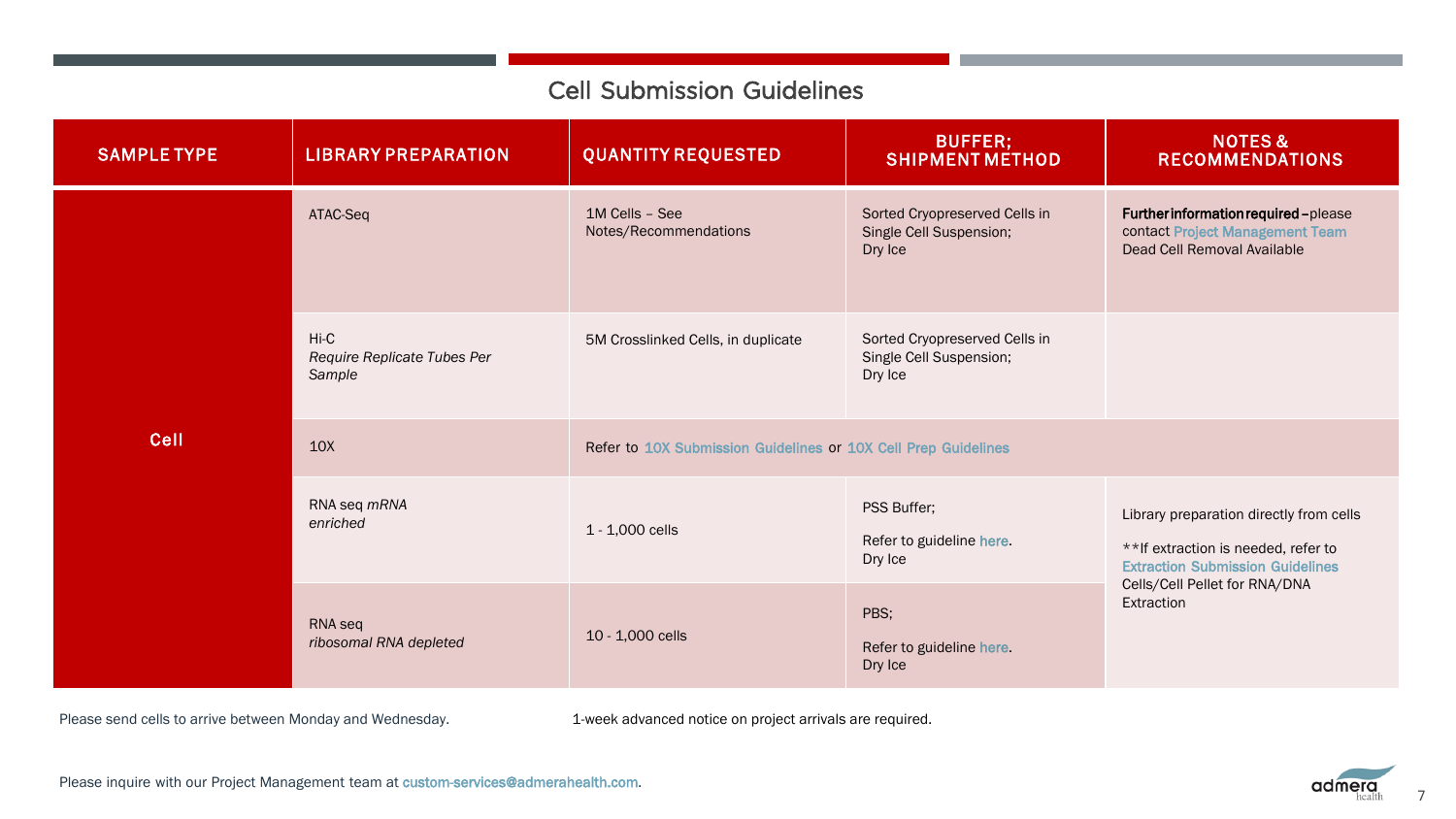### 10X Submission Guidelines - Cell

<span id="page-7-1"></span><span id="page-7-0"></span>

| <b>SAMPLE TYPE</b> | <b>QUANTITY</b>                                                                                                                                                                                                               | <b>QUALITY</b>                                                                                                                                                                 | <b>SHIPPING METHOD</b>                                                                            |
|--------------------|-------------------------------------------------------------------------------------------------------------------------------------------------------------------------------------------------------------------------------|--------------------------------------------------------------------------------------------------------------------------------------------------------------------------------|---------------------------------------------------------------------------------------------------|
| Cell               | Live<br>Recommended<br>> 1M cells / sample, in duplicate<br>Minimum<br>200K cells / sample, in duplicate<br>Cryopreserved<br>Recommended<br>> 1M cells / sample, in duplicate<br>Minimum<br>500K cells / sample, in duplicate | Recommended<br>> 90% viability<br>Acceptable<br>70 - 90% viability<br>Dead Cell Removal<br>Required<br>50 - 70% viability*<br>Minimum 300K cells<br>Fail QC<br>< 50% viability | Fresh cell<br>Courier service within 4 hour<br>driving distance*<br>Cryopreserved cell<br>Dry Ice |

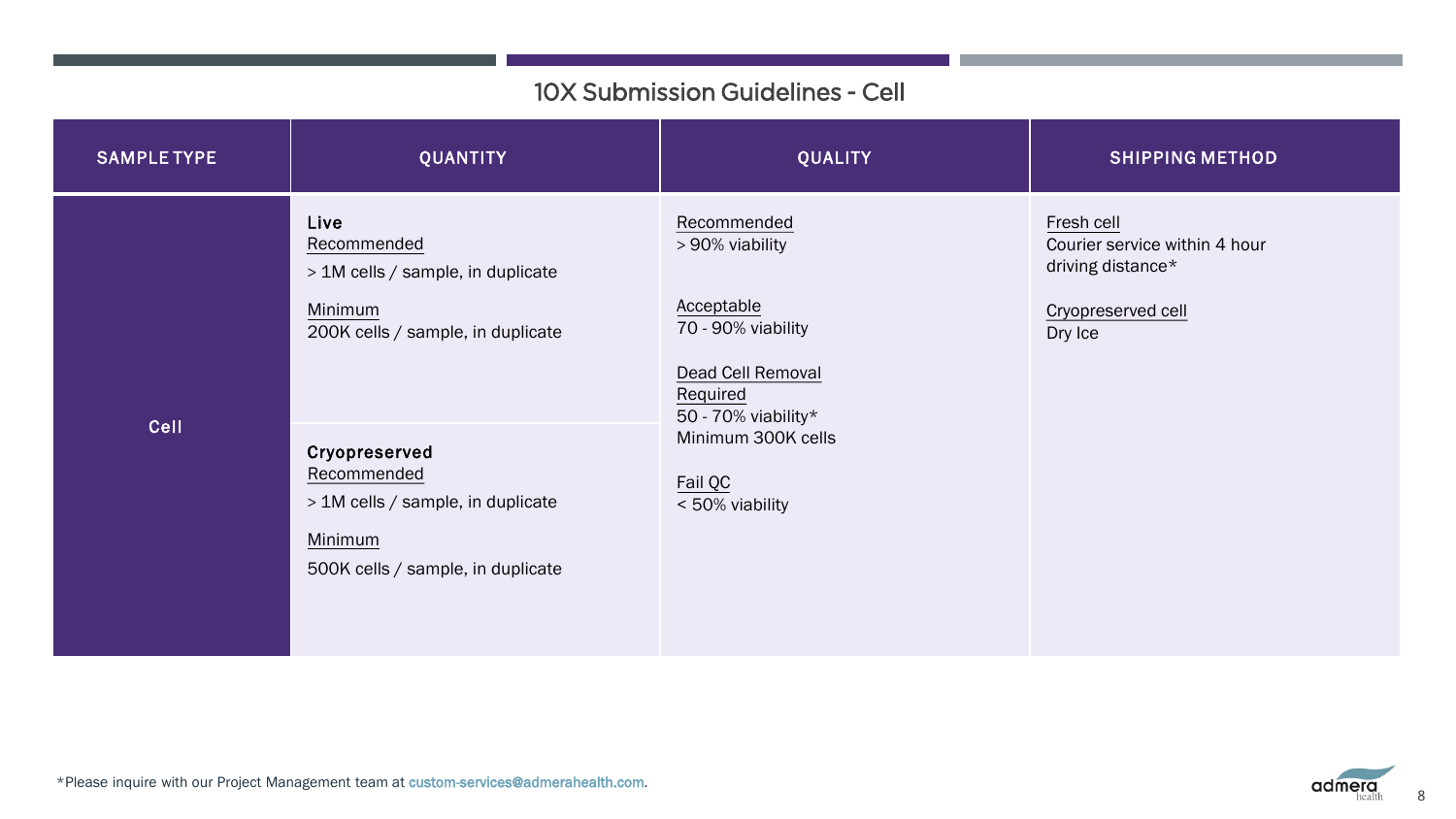## 10X Submission Guidelines - Tissue

<span id="page-8-0"></span>

| <b>SAMPLE TYPE</b> |                                   | <b>QUANTITY</b>                                                                                                                                                                                   | <b>QUALITY</b>                                                                                                                                                         | <b>SHIPPING METHOD</b>                                                                                                                                                            | <b>NOTES&amp;</b><br><b>RECOMMENDATIONS</b>                                                  |
|--------------------|-----------------------------------|---------------------------------------------------------------------------------------------------------------------------------------------------------------------------------------------------|------------------------------------------------------------------------------------------------------------------------------------------------------------------------|-----------------------------------------------------------------------------------------------------------------------------------------------------------------------------------|----------------------------------------------------------------------------------------------|
|                    | Single<br>Cell<br>RNASeq          | Fresh tissue<br>$>100$ mg /<br>sample<br>Cryopreserved tissue*<br><b>Please contact Project Management</b><br>Team for more information                                                           | Recommended<br>>90% viability<br>Acceptable<br>70-90% viability<br>Dead Cell Removal Required<br>50%-70% viability* Minimum<br>300K cells<br>Fail QC<br><50% viability | Fresh tissue<br>Stored in MACS tissue storage<br>buffer and send with ice pack<br>See for more details here.<br>Cryopreserved tissue<br>Dry Ice                                   | Post tissue dissociation, refer to cell<br>quantity/quality requirements.                    |
| <b>Tissue</b>      | Single<br><b>Nuclei</b><br>RNASeq | Fresh tissue<br>$>100$ mg /<br>sample<br>Flash-frozen tissue<br>30mg / sample, 3 tubes / sample<br>Cryopreserved tissue*<br><b>Please contact Project Management</b><br>Team for more information | <b>NA</b>                                                                                                                                                              | Fresh tissue<br>Stored in MACS tissue storage<br>buffer and send with ice pack<br>See for more details here.<br>Cryopreserved tissue<br>Dry Ice<br>Flash frozen tissue<br>Dry Ice | <b>Pilot using Chromium Next</b><br><b>GEM Single Cell 3' LT for</b><br>single nuclei RNAseq |

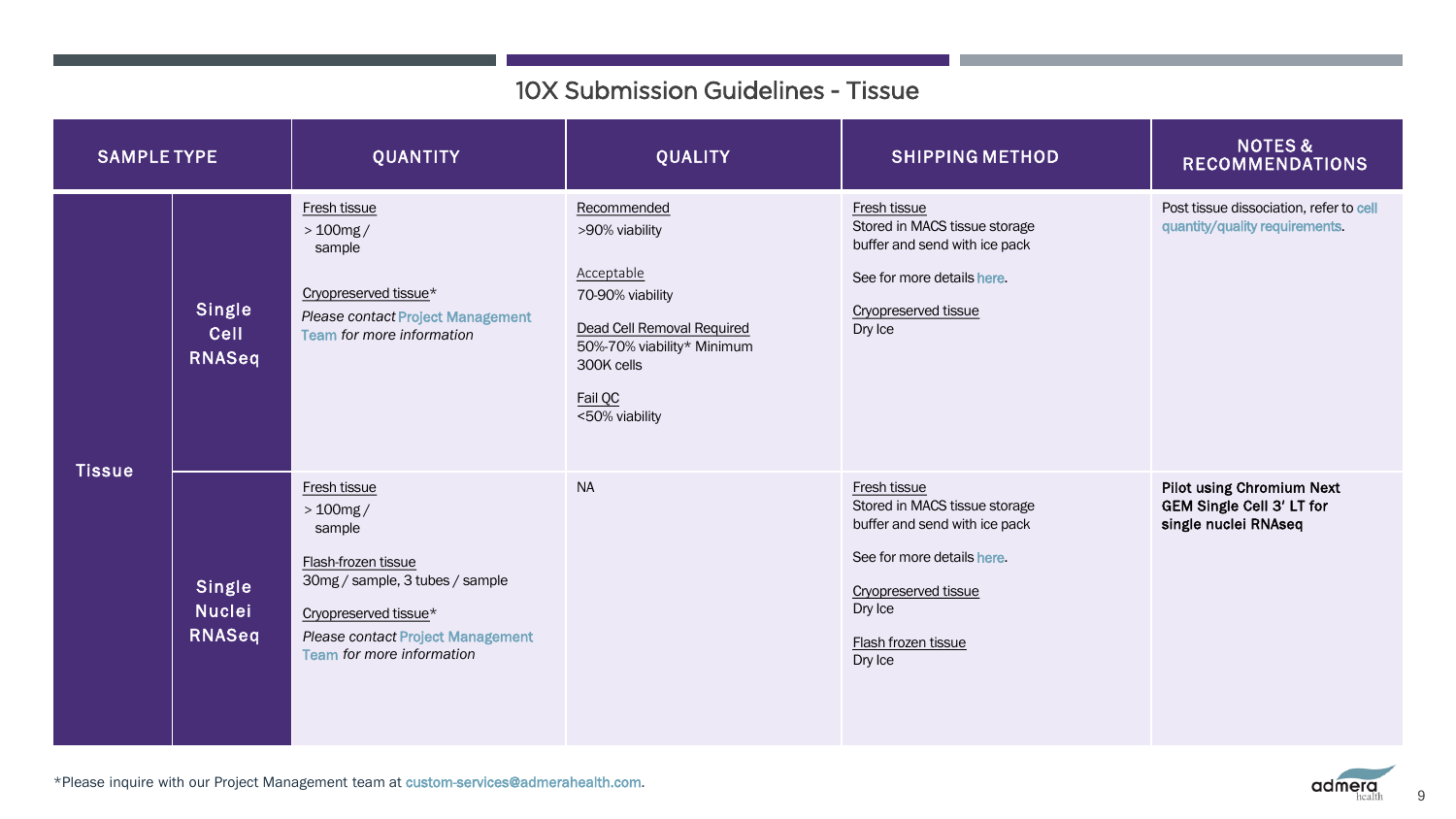# Sequencing Only Submission Guidelines

<span id="page-9-1"></span><span id="page-9-0"></span>

| <b>ILLUMINA</b><br><b>SEQUENCER</b> | QUANTITY REQUIRED* | VOLUME                                            | <b>SAMPLE TYPE</b>                                                                |
|-------------------------------------|--------------------|---------------------------------------------------|-----------------------------------------------------------------------------------|
| <b>HiSeq</b>                        | 4nM                | $\geq 10$ µL                                      | Library                                                                           |
| NovaSeq                             | 3nM                | $\geq$ 30µL per lane or $\geq$ 400µL per FlowCell | Library                                                                           |
| MiSeq                               | 4nM                | $\geq 10$ µL                                      | Library                                                                           |
| NextSeq                             | 4nM                | $\geq 10$ µL                                      | Library                                                                           |
| <b>Custom Primers</b>               | 100uM              | $\geq 20$ µL                                      | Custom Primers*<br>Please contact Project Management Team for<br>more information |

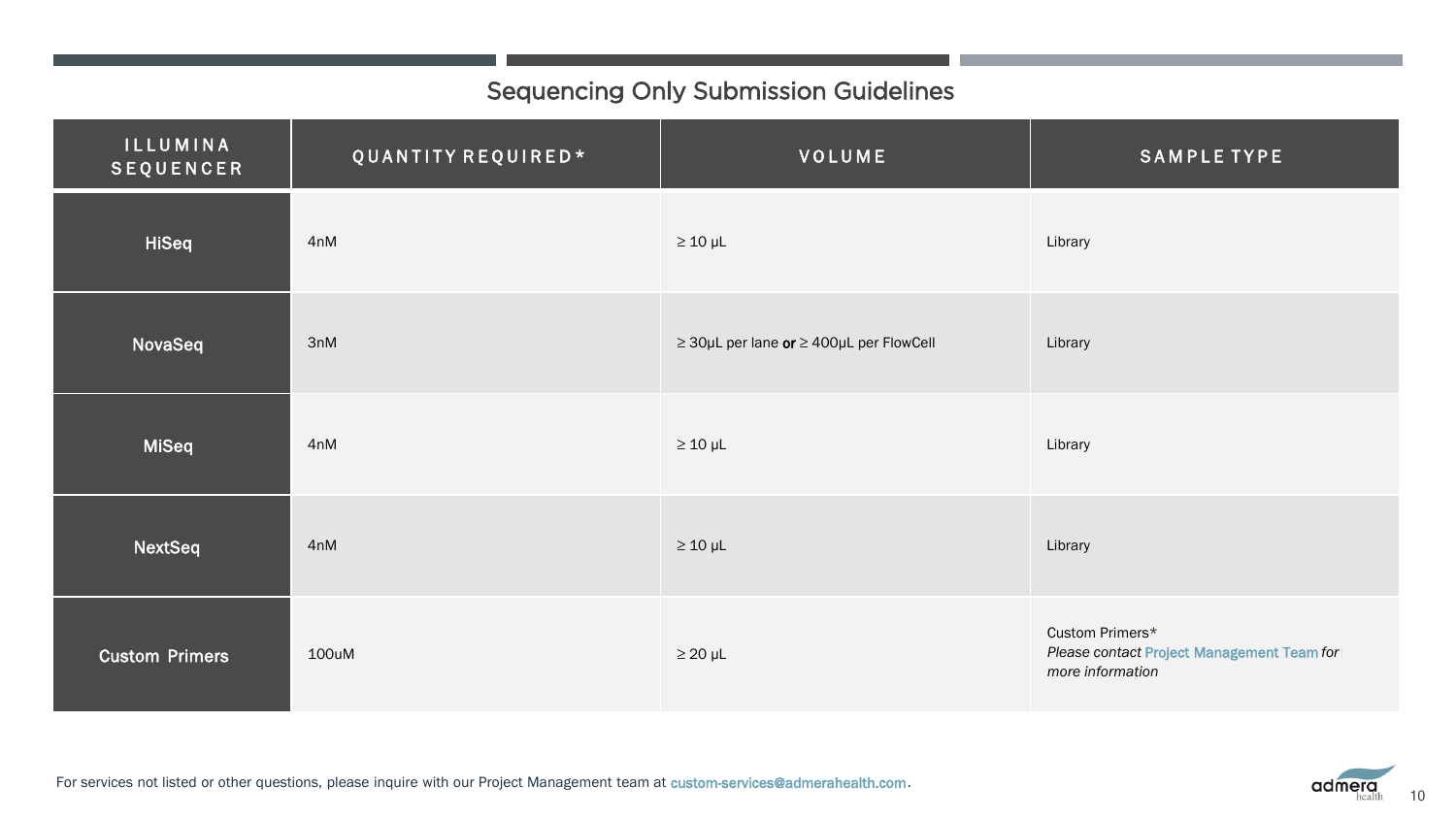# <span id="page-10-1"></span><span id="page-10-0"></span>**SHIPPING** INSTRUCTIONS: FRESH TISSUE

#### Recommendations:

- Admera Health recommends sending a mock shipment of samples to ensure cell viability.
- Please notify the Project Management team at [custom-services@admerahealth.com](mailto:custom-services@admerahealth.com) at least one week prior to sample delivery.
- Samples should be shipped for arrival at facility on Monday – Wednesday.

#### **Preparing Shipment**

- 1. We suggest to start with 100mg of tissue and always keep your sample on ice during the process.
- 2. Upon dissection, transfer the tissue to a 2mL or 5mL Eppendorf tube and fill up the tube with MACS [Tissue Storage Solution. Ensure](https://www.miltenyibiotec.com/US-en/products/macs-tissue-storage-solution.html#gref) that the tissue is fully submerged in the solution. Put the sample on ice from now on.

\*MACS tissue buffer helps to maintain cell viability for up to 48 hrs.

- 3. Wrap the tube with paraffin and wrap the tube in absorbent paper towels and place them in separate sealed plastic bags. Wrap each bag in bubble wrap.
- 4. Print and complete shipping form.
- 5. Place completed form in a sealed plastic bag and include in the shipment container.
- Place sample tubes and shipping forms in polystyrene box with **enough ice pack** and fill empty space within the box with bubble wrap or packing material to ensure that materials do not move during shipping.
- 7. Place the polystyrene box into a slightly larger cardboard box and seal with packing tape.
- 8. Ship package with Next-Day delivery service (e.g., FedEx Priority Overnight or UPS Next Day Air).
- 9. Email completed sample submission form and tracking number to [custom-services@admerahealth.com.](mailto: custom-services@admerahealth.com)

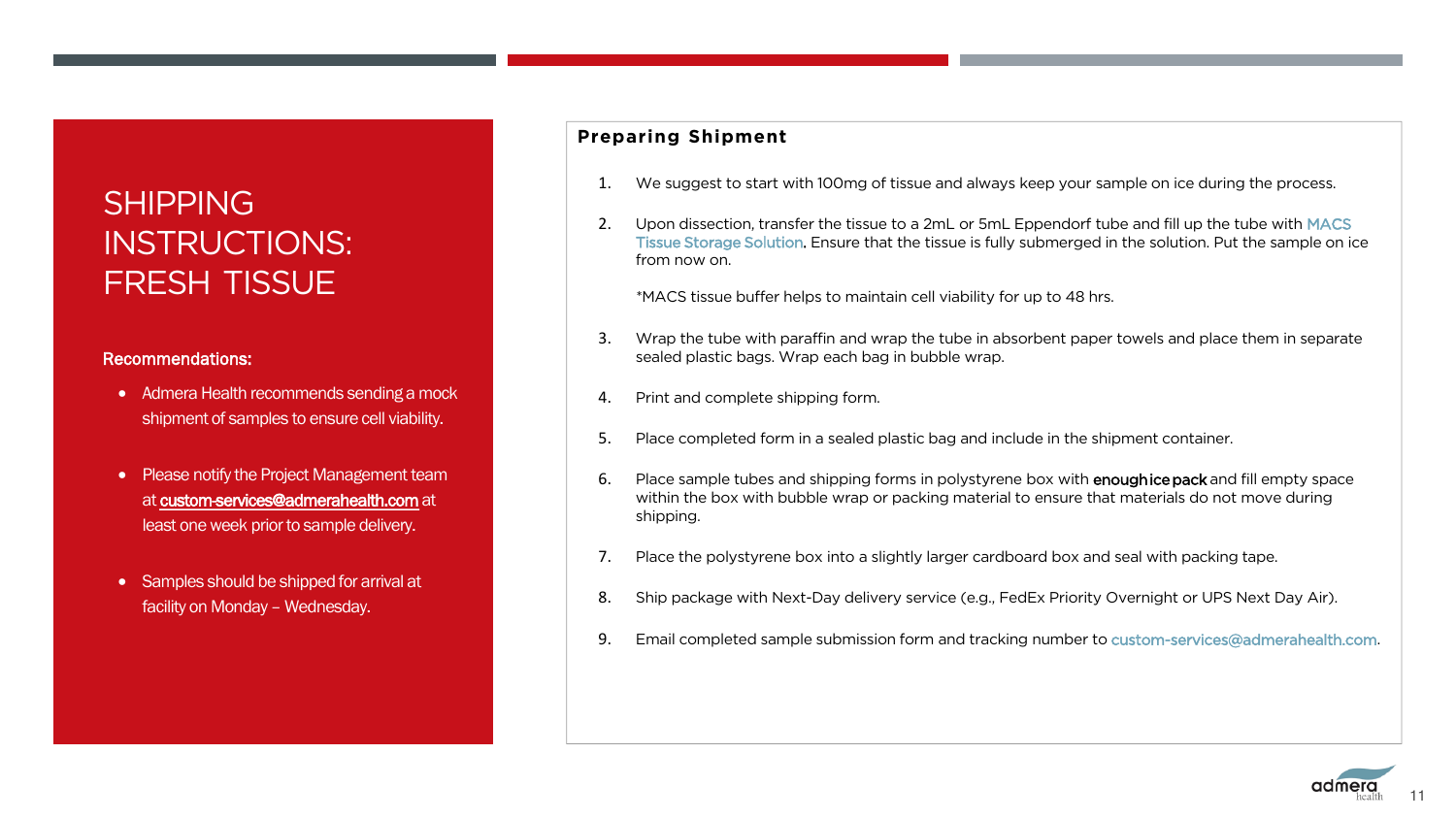# <span id="page-11-1"></span><span id="page-11-0"></span>SHIPPING INSTRUCTIONS: FROZEN CELL LINES

#### Recommendations:

- Admera Health recommends sending a mock shipment of samples to ensure cell viability.
- Please notify the Project Management team at [custom-services@admerahealth.com](mailto:custom-services@admerahealth.com) at least one week prior to sample delivery.
- Duplicate samples are required
- It is highly recommended to count the cells before freezing using hemocytometer or another cell counting device.

### Preparing Shipment

- Place the cryovials inside a 50mL conical tube.
- 2. Print and complete the shipping form.
- 3. Place the completed form in a sealed plastic bag and include it in the shipment container.
- 4. Ship the materials in a polystyrene box with at least 1" thick walls and minimal dimensions of 8"x6"x4". Include at least 5lbs of dry ice for each day of transit.
- 5. Ensure that there is a Dry Ice label on the outside of the shipment.
- 6. Ship package with Next-Day delivery service (e.g., FedEx Priority Overnight or UPS Next Day Air).
- 7. Email the completed sample submission form and tracking number to [custom-services@admerahealth.com.](mailto:custom-services@admerahealth.com)

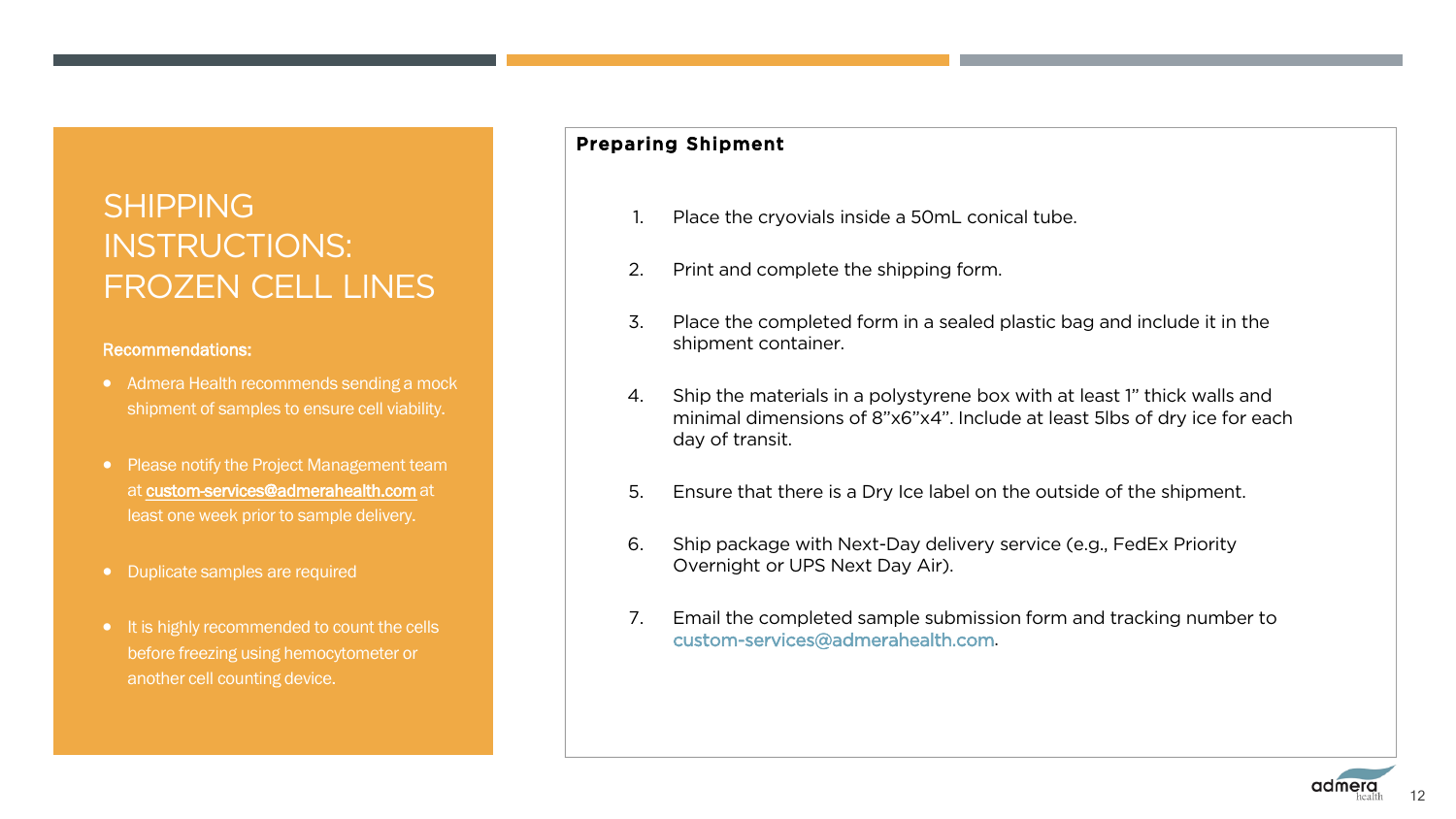# <span id="page-12-1"></span><span id="page-12-0"></span>**SHIPPING** INSTRUCTIONS: LIVE CELL LINES

#### Recommendations:

- Admera Health recommends sending a mock shipment of samples to ensure cell viability.
- Please notify the Project Management team at [custom-services@admerahealth.com](mailto:custom-services@admerahealth.com) at least one week prior to sample delivery.
- Samples should be shipped for arrival at facility on Monday – Wednesday.

### Preparing Shipment

- 1. Seed cells into one T25 flask.
- 2. Prepare to ship the samples on Day 2 or 3 after passage or seed the culture with 600,000 to 800,000 cells. Cultures must be actively dividing when shipped (log phase).
- 3. Fill the T25 flask to capacity with warmed media, tighten the cap, and seal it with parafilm.
	- a. Use plug-seal caps only. Do not use vented caps.
- 4. Print and complete shipping form.
- 5. Place completed form in a sealed plastic bad and include it in the shipment container.
- 6. Wrap the T25 flask and media tube in absorbent paper towels and place them in separate sealed plastic bags. Wrap each bag in bubble wrap.
- 7. Place the culture flasks and shipping forms in the polystyrene box.
	- a. Fill empty space within the box with bubble wrap or packing material to ensure that materials do not move during shipping.
	- b. If shipping in colder climates, adding a temperature control packaging (e.g., Saf-T-Pak Phase Control Material) can stabilize the culture temperature during transit.
- 8. Place the polystyrene box into a slightly larger cardboard box and seal with packing tape. Ship it at Room Temperature.
- 9. Ship package with Next-Day delivery service (e.g., FedEx Priority Overnight or UPS Next Day Air).
- 10. Email completed sample submission form and tracking number to [custom-services@admerahealth.com](mailto:custom-services@admerahealth.com).